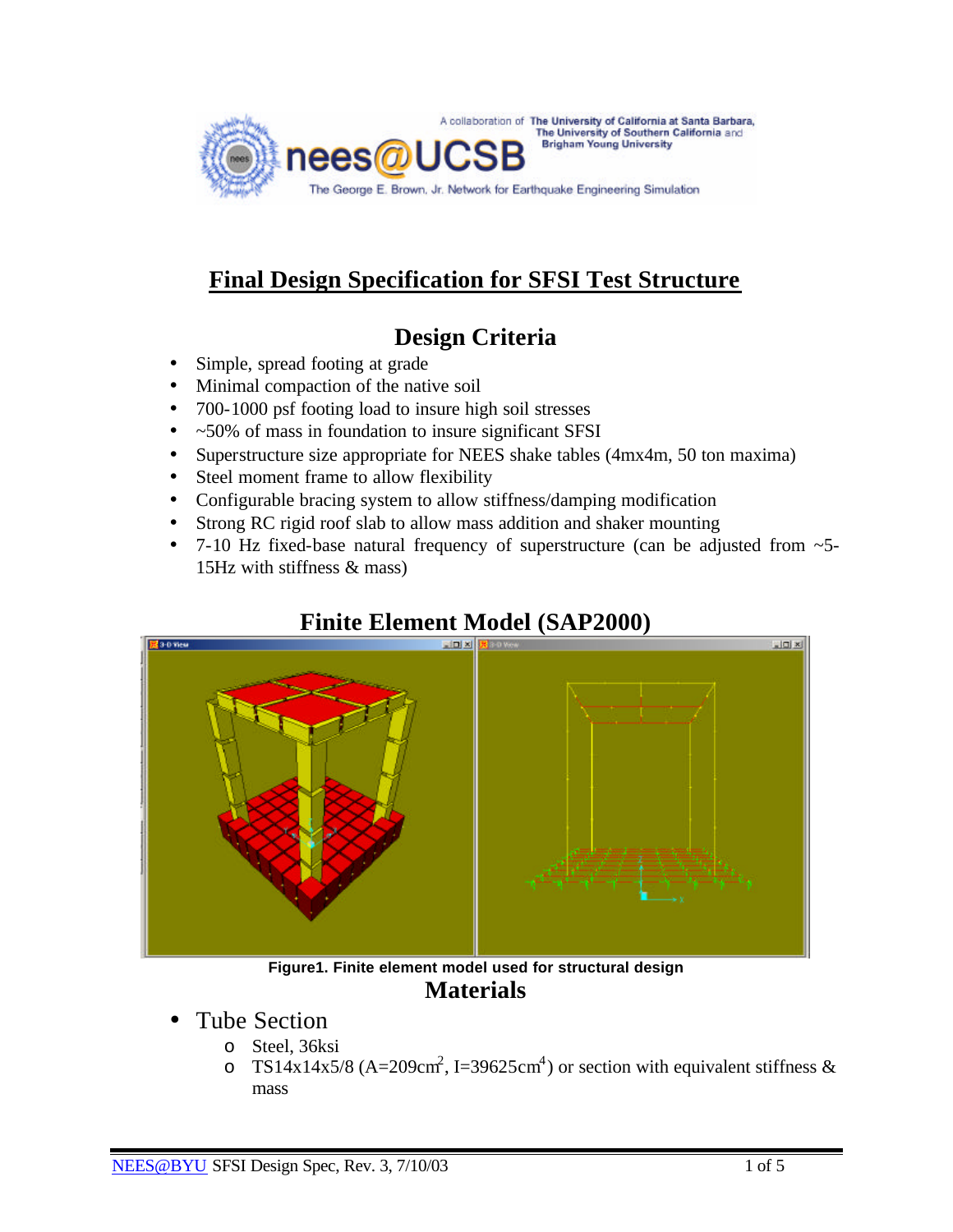- $\circ$  Height = 3.60m
- Concrete
	- o 3000 psi concrete
	- o reinforcing as needed for dynamic loads

## **Roof Detailing**

The roof of the structure should satisfy the below requirements:

- Capable of bearing at least 10 tons of uniformly-distributed mass on top
- 40 cm poured concrete thickness
- Rigid connection at joints
- Relatively rigid diaphragm that would move rigidly under dynamic loads from a roofmounted shaker or earthquakes.
- Can be metal deck, or reinforced concrete, or any suitable composite system.

| <b>SECTION</b>      | <b>TOTAL</b>  |  |
|---------------------|---------------|--|
| <b>LABEL</b>        | <b>WEIGHT</b> |  |
| <b>FOUNDATION</b>   | 19220.92      |  |
| ROOF(slab)          | 15136.48      |  |
| Roof(steel)         | 801.302       |  |
| TS14X14X5/8(Column) | 2456.149      |  |
| <b>OTHER</b>        | 500.00        |  |
| Total               | 38114.85      |  |

#### **Total Estimated weight (Kgf)**

## **Frequency Analysis result**

Stick model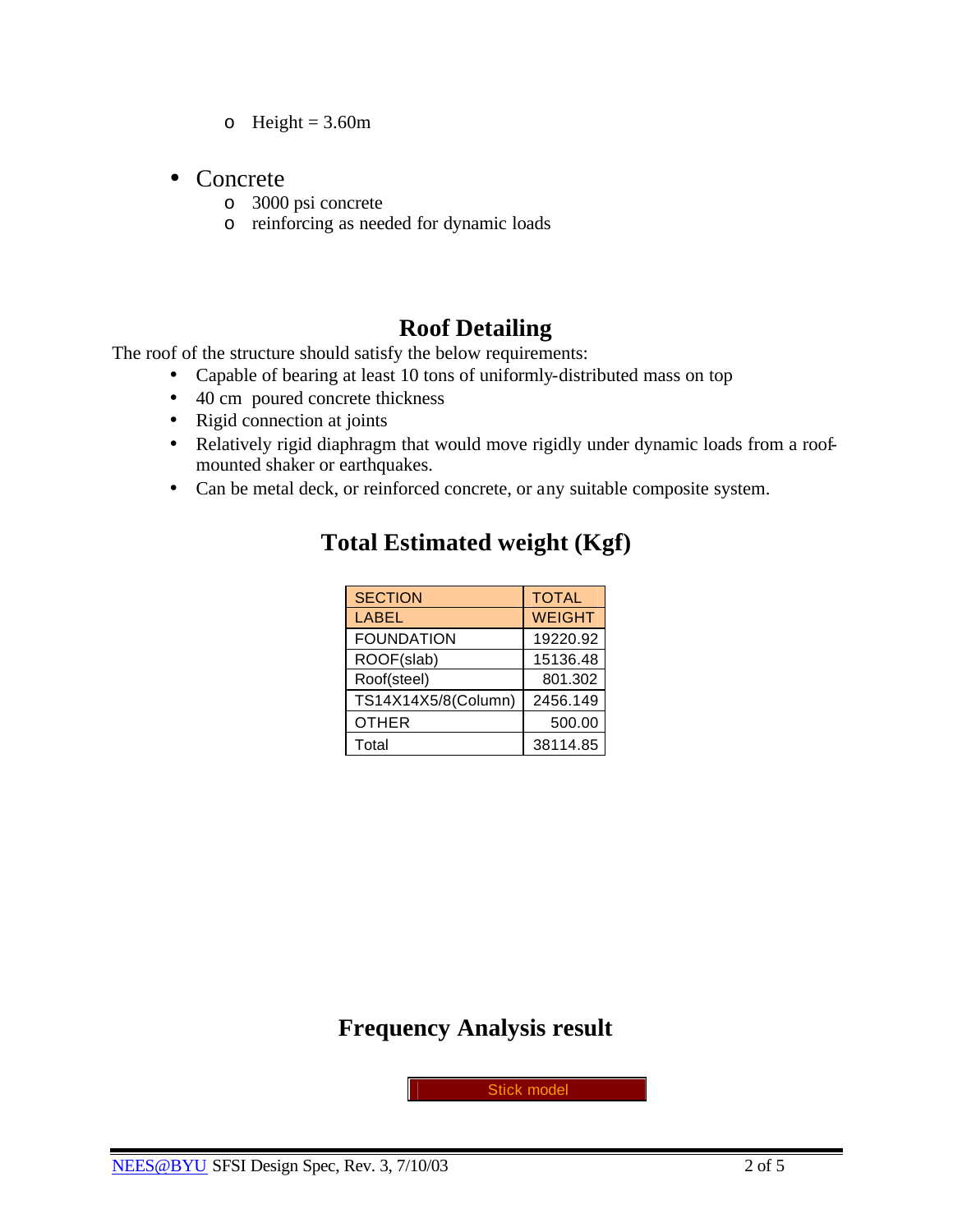|                 | Fixed base<br><b>SFSI</b> analysis |          |
|-----------------|------------------------------------|----------|
| 1st             |                                    |          |
| frequency       | 8.4 Hz                             | 5.56 Hz  |
| 2 <sub>nd</sub> |                                    |          |
| frequency       | N/A                                | 5.56 Hz  |
| 3rd             |                                    |          |
| frequency       | N/A                                | 11.15 Hz |
| 4th             |                                    |          |
| frequency       | N/A                                | 18.18Hz  |

# **LRFD Analysis Envelope Result**

|         | <b>Maximum Element Forces</b> |        |       |       |
|---------|-------------------------------|--------|-------|-------|
|         | Moment                        |        | Shear | Axial |
|         | <b>Bottom</b>                 | Top    |       |       |
|         | 853152                        | 806662 | 4153  | 11518 |
| Columns | Kgf.cm                        | Kgf.cm | Kaf   | Kgf   |

|                   | <b>Maximum Forces</b> |                 |                          |          |
|-------------------|-----------------------|-----------------|--------------------------|----------|
|                   | Moment                |                 | Shear                    | Membrane |
|                   | <b>Positive</b>       | <b>Negative</b> |                          |          |
| <b>Foundation</b> | 8424 kgf.cm           | 8058 Kgf.cm     | $116$ Kgf $\overline{ }$ | 55 Kgf   |

# **Test Structure Conceptual Design**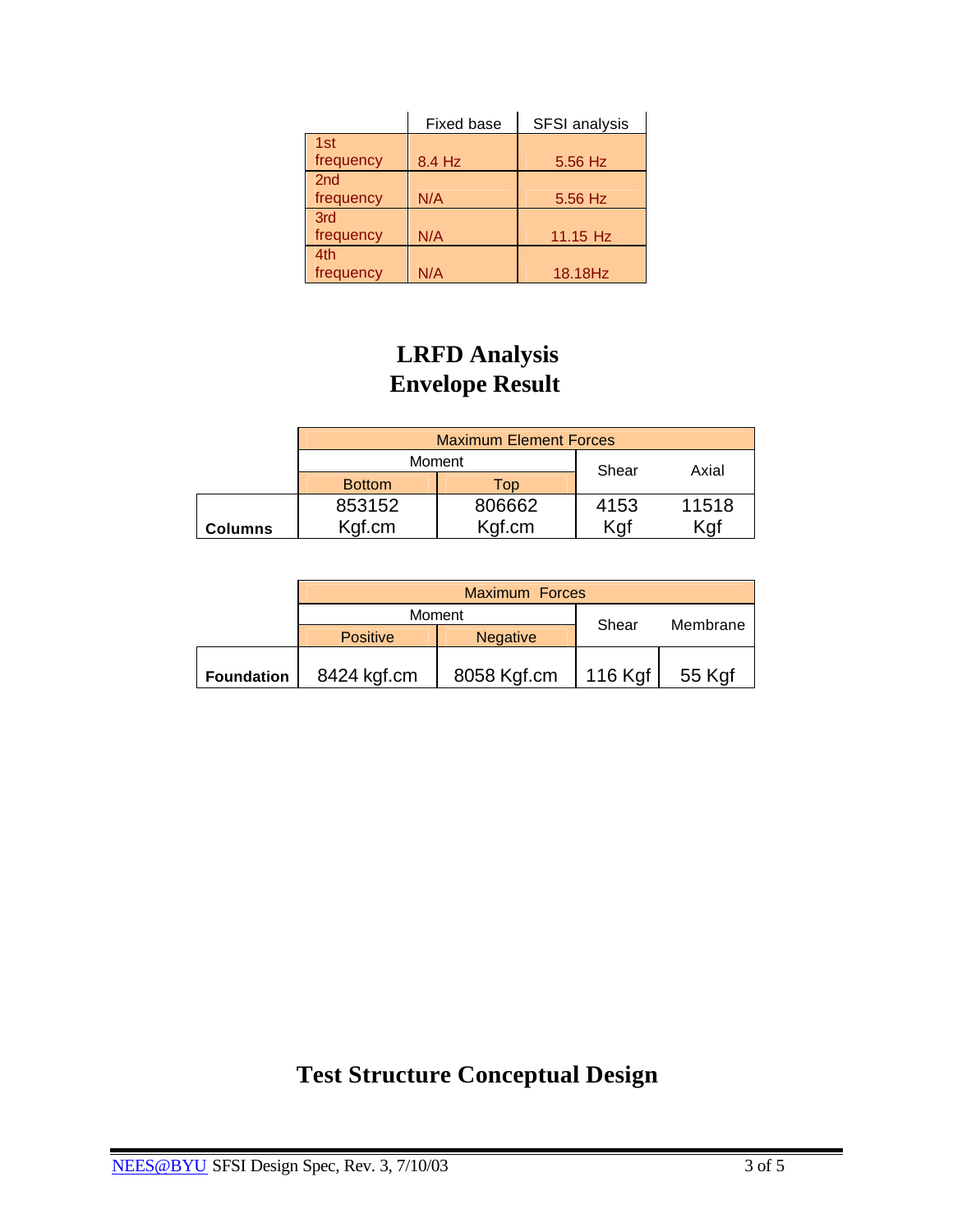

**Figure 2. The test structure schematic design, elevation view (symmetric)**